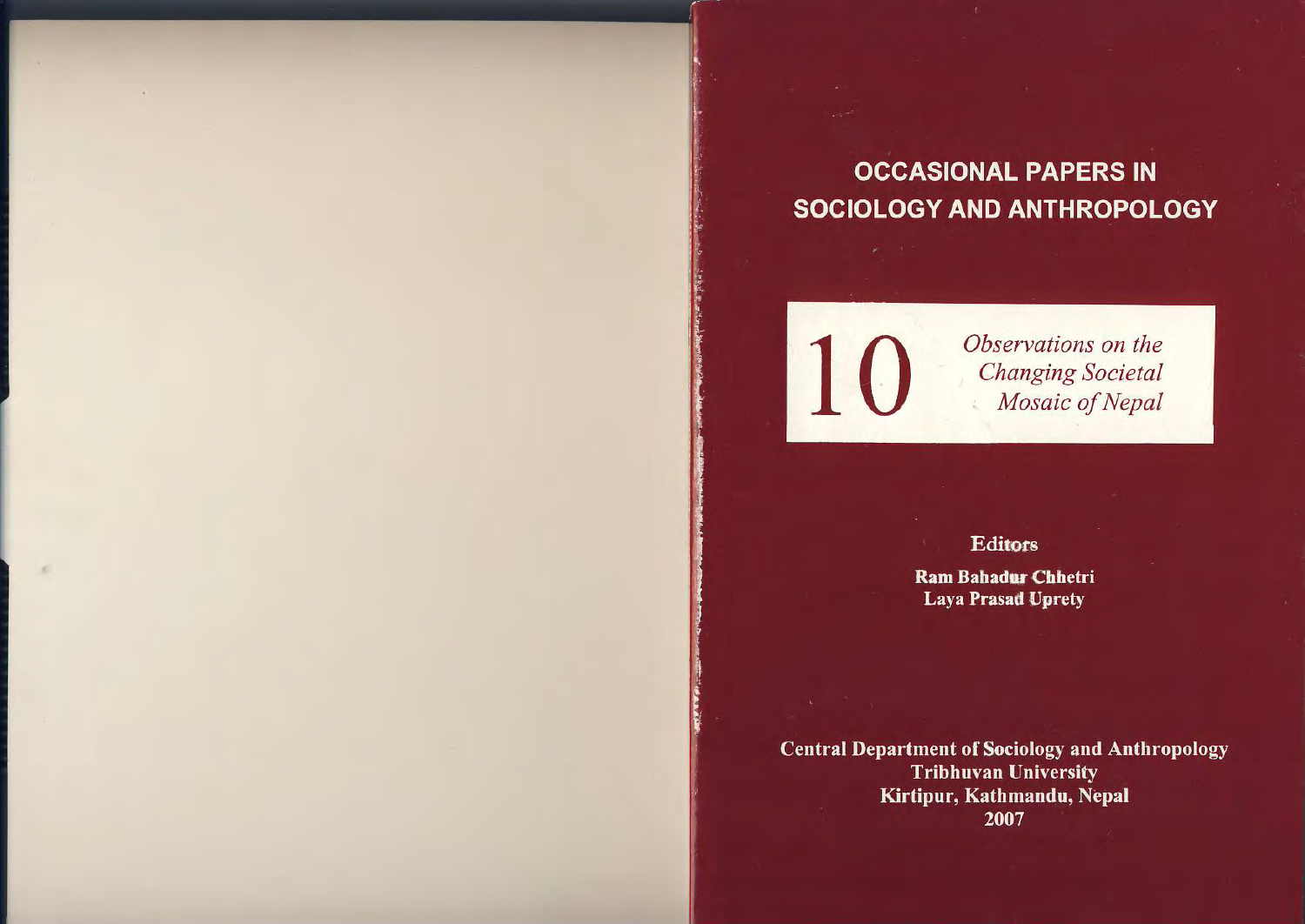# OCCASIONAL PAPERS INSOCIOLOGY AND ANTHROPOLOGY

 $\lambda$ 

 $\cdot$ 

### VOLUME **10**

*Observations on the Changing Societal Mosaic ofNepal*

> EDITORSRam Bahadur Chhetri Laya Prasad Uprety

Central Department of Sociology and Anthropology TRIBHUVAN UNIVERSITY Kirtipur, Kathmandu, Nepal 2007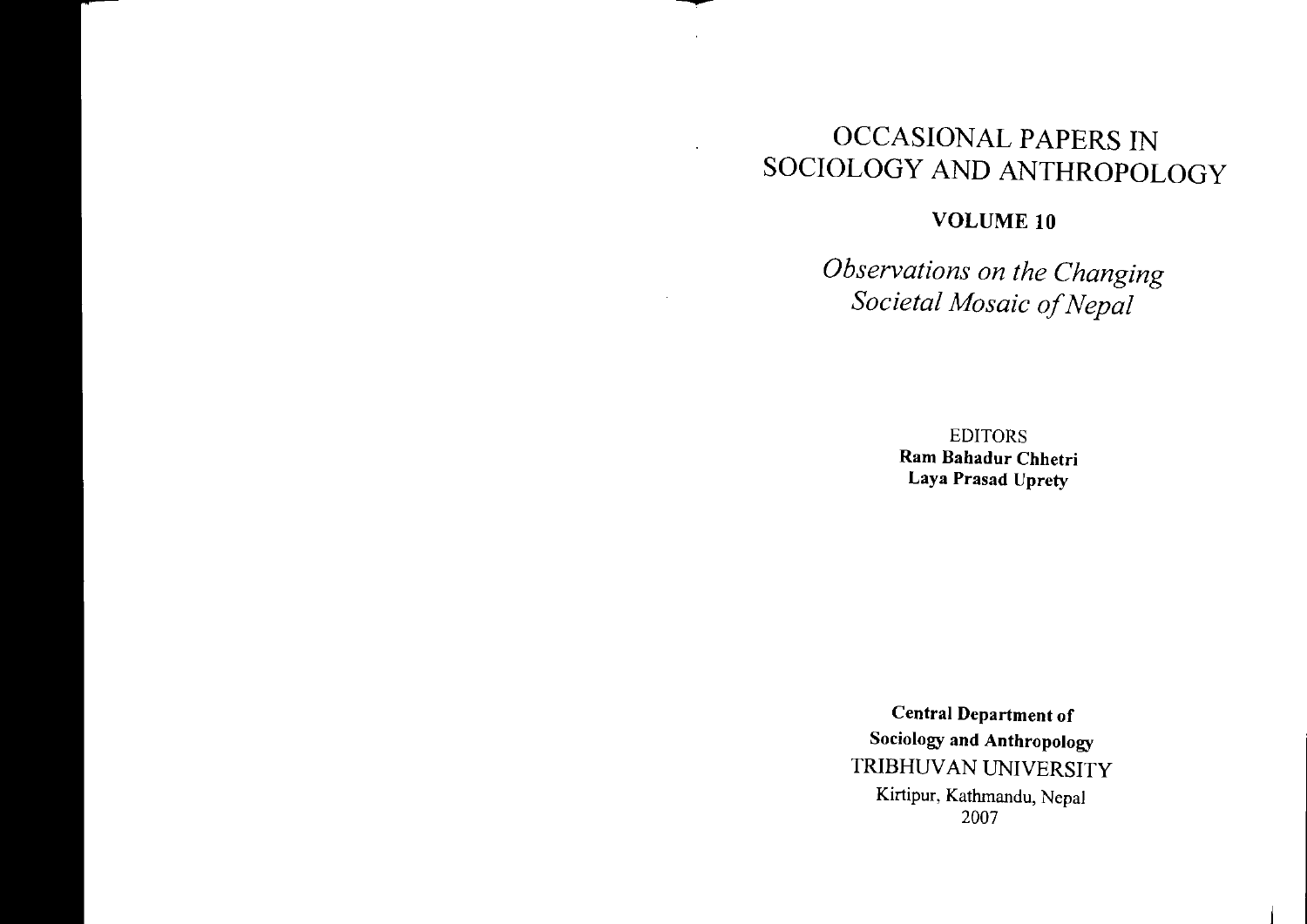## Occasional Papers in Sociology and Anthropology

#### Published by

Central Department of Sociology and Anthropology<br>Tribhuvan University, Kathmandu Tribhuvan University, Kathmandu

#### $\mathop{\mathbb{C}}$  Publisher

All rights reserved. No part of this publication except an occasional paragraph or sentence for use in quotation may be occasional paragraph or sentence for use in quotation may be reproduced in any form without the prior written permission of the publisher.

The responsibility for the facts presented, opinions expressed, and The responsibility for the facts presented, opinions expressed, and interpretation made in the articles rests exclusively with the respective authors. The opinions do not necessarily reflect the s and/or policy of the department.

#### Year of Publication 2007Volume 10

#### Correspondence

Chairperson Central Department of Sociology and Anthropology<br>Tribhuvan University, Kirtinur Tribhuvan University, Kirtipur KathmanduPh. 977-1-4331852 E-mail: cdtusoan@enet.com.np

#### Printing

Modern Printing Press Kantipath, Kathmandu Tel: 4253195

# **CONTENTS**

1. Editorial: Observations on the Changing Societal Mosaic of Nepal *Ram B. Chhetri* and *Laya P. Uprety* 6. All in the Family: Money, Kinship and Theravada 14 Monasticism in Nepal 5. Outcastes in an "Egalitarian" Society: Tamang/Blacksmith 124 Relations from Tamang Perspective *David Holmberg* 461074. Border Towns in the Tarai: Sites of Migration *Sondra* L. *Hausner*3. The Decade of Violent Destabilisation in The Decade of Violent Destabilisation in Nepal:<br>An Analysis of its Historical Background and Trajectory *Tone Bleie*2. Sociology in Nepal: Underdevelopment amidst Growth *Chaitanya Mishra*

*David N. Gel/ner* and *Sarah Le Vine*

\( , 7. History and Significance of National Development 174<br>Service (NDS): Creating 'Civil Space' and Commitment (NOS): Creating 'Civil Space' and Commitment to Service in Nepal During the 1970s

*Don Messerschmidt, Gautam Yadama* and *Bhuvan Silwal*